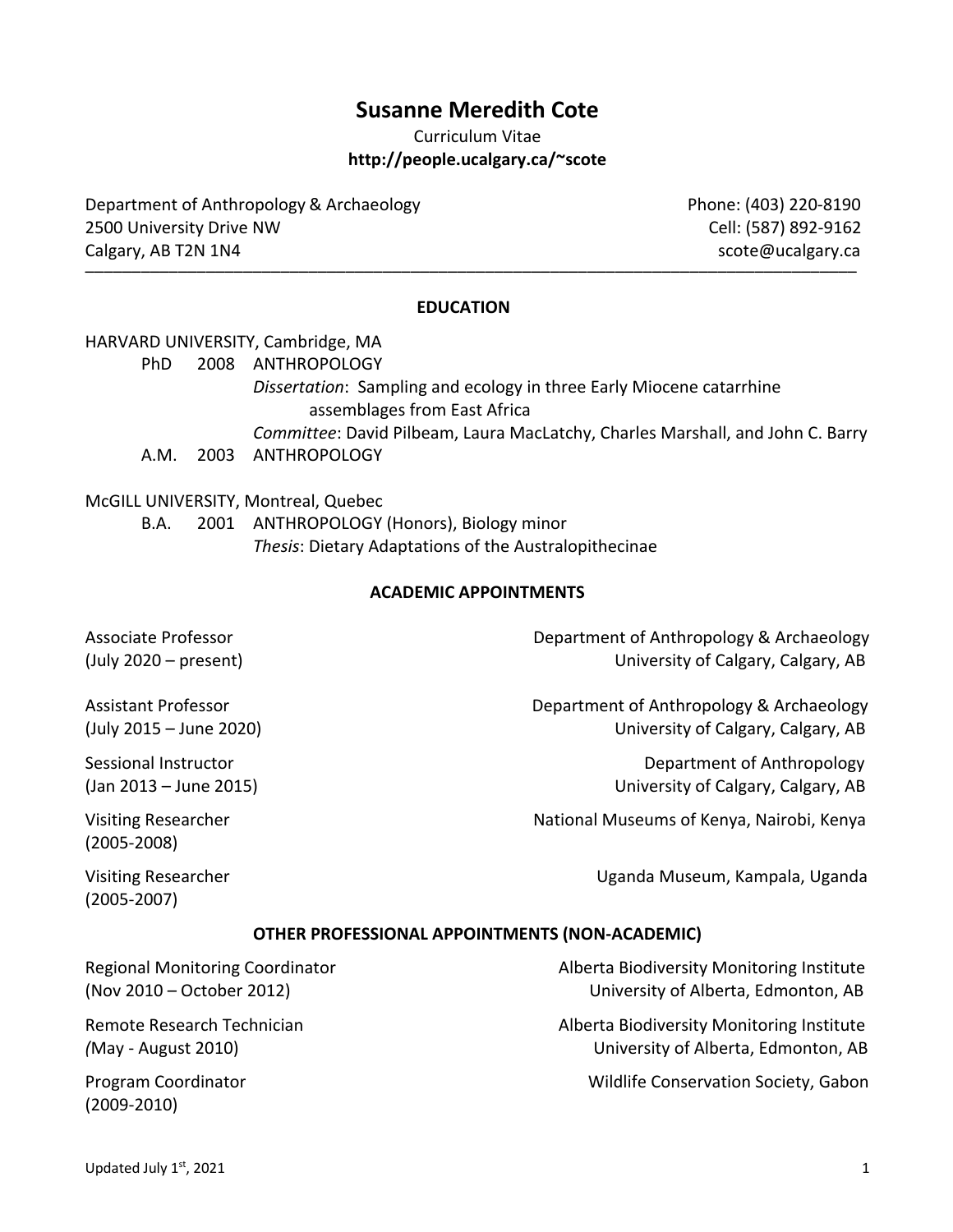## **RESEARCH GRANTS AND FELLOWSHIPS**

#### *External Grants:*

| 2021      | "Collaborative Research: The contexts o early Miocene hominoid evolution at Koru,<br>Chatmwara, and Legetet, Kenya" - National Science Foundation (Co-PI - \$474,260 USD)                                                                                                                                                                                     |  |
|-----------|---------------------------------------------------------------------------------------------------------------------------------------------------------------------------------------------------------------------------------------------------------------------------------------------------------------------------------------------------------------|--|
| 2021      | "New excavations at Meswa Bridge, Kenya" - The Leakey Foundation (Co-PI - \$24,961<br>USD)                                                                                                                                                                                                                                                                    |  |
| 2020      | "Paleoenvironments of early-middle Miocene catarrhine localities in West Turkana,<br>Kenya" - The Leakey Foundation (Co-Investigator - \$24,950 USD)                                                                                                                                                                                                          |  |
| 2017      | "Excavation of an exceptionally preserved Miocene catarrhine at Moruorot, Kenya" -<br>The Leakey Foundation (Principal Investigator - \$12,500 USD)                                                                                                                                                                                                           |  |
| 2017      | "Fossil Dialogues: Paleontology and the Humanities" - Social Sciences and Humanities<br>Research Council of Canada - Connection Grants Program (Principal Investigator -<br>\$25,000 CAD).<br>Funded paleoart and philosophy of paleontology talks, workshops, and<br>exhibitions in conjunction with the 2017 Society of Vertebrate Paleontology conference. |  |
| 2016      | Workshop Grant: "Early Adaptive Evolution of the Hominoidea" - Wenner-Gren<br>Foundation for Anthropological Research (Principal Investigator - \$19,790 USD)                                                                                                                                                                                                 |  |
| 2016-2021 | 2015 Discovery Grants Competition: "Primate Paleoenvironments in the East African<br>early Miocene" - Natural Sciences and Engineering Research Council of Canada<br>(Principal Investigator - \$115,000 CAD)                                                                                                                                                 |  |
| 2012-2017 | Integrative Paleoanthropology Grant: "Research on East African Catarrhine and<br>Hominoid Evolution" - National Science Foundation (\$750,000 USD).<br>Principal Investigators: Kieran McNulty, Laura MacLatchy, Daniel Peppe, James<br>Rossie, and Alan Deino. S. Cote is listed as "Senior Personnel"                                                       |  |
| 2006      | Research Grant - "Sampling and Ecology of Early Miocene Catarrhine Assemblages of<br>East Africa" - The Leakey Foundation (\$7,500 USD)                                                                                                                                                                                                                       |  |
| 2005      | Doctoral Dissertation Research: Comparative paleoecology of three contemporaneous<br>Early Miocene catarrhine sites in East Africa - National Science Foundation (\$11,880<br>USD)                                                                                                                                                                            |  |
| 2007      | Bill Bishop Award - Quaternary Research Association (\$1,500 USD)                                                                                                                                                                                                                                                                                             |  |
|           |                                                                                                                                                                                                                                                                                                                                                               |  |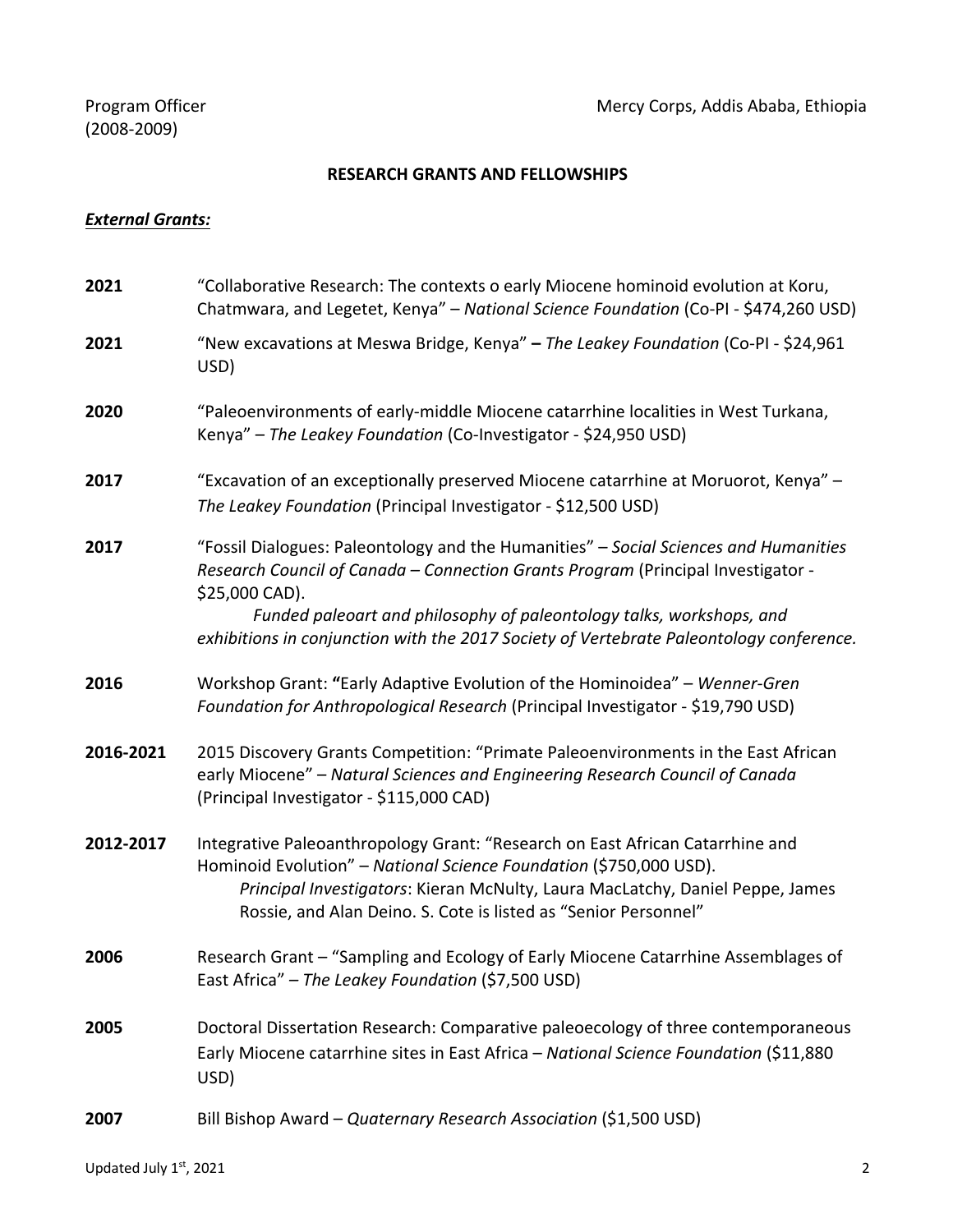## *External Fellowships:*

| 2007      | Dissertation Completion Fellowship - Cora Du Bois Charitable Trust (\$20,000 USD)                                                                                                                                                                                                                                   |  |
|-----------|---------------------------------------------------------------------------------------------------------------------------------------------------------------------------------------------------------------------------------------------------------------------------------------------------------------------|--|
| 2004-2006 | Post-Graduate Fellowship - Natural Sciences and Engineering Research Council of<br>Canada (\$42,000 CAD).<br>Project: Paleoecology and competition in Miocene tragulids and bovids.<br>Supervisor: Dr. D. Pilbeam.                                                                                                  |  |
|           | <b>External Grants to Students:</b>                                                                                                                                                                                                                                                                                 |  |
| 2021      | "Middle Pleistocene paleoenvironmental reconstruction through phytolith analysis at<br>the Manyara Beds, northern Tanzania" - Wenner-Gren Foundation - \$9,726 USD (To PhD<br>trainee Mariam Bundala)                                                                                                               |  |
| 2020      | "Paleoenvironmental reconstruction of the Manyara Beds (Tanzania) using phytolith<br>analysis" - The Leakey Foundation - \$15,000 USD (To PhD trainee Mariam Bundala)                                                                                                                                               |  |
| 2020      | "Paleoenvironmental reconstruction of the Manyara Beds (Tanzania) using phytolith<br>analysis" - Paleontological Scientific Trust - \$7,950 USD (To PhD trainee Mariam<br>Bundala)                                                                                                                                  |  |
|           | <b>Internal Grants and Fellowships:</b>                                                                                                                                                                                                                                                                             |  |
| 2019      | Program for Undergraduate Research Experience (PURE) - University of Calgary<br>Undergraduate Co-Investigator: Julia Casorso (\$3,000 CAD)                                                                                                                                                                          |  |
| 2017      | NSERC Undergraduate Student Research Award (USRA) - University of Calgary<br>Undergraduate Recipient: Abigail Hall (\$4,500 CAD)                                                                                                                                                                                    |  |
| 2016      | Conference/Workshop Grant for Society of Vertebrate Paleontology, Calgary, August<br>2017 - Office of the Vice-President Research, University of Calgary (\$5,000 CAD)<br>Program for Undergraduate Research Experience (PURE) - University of Calgary<br>Undergraduate Co-Investigator: Abigail Hall (\$4,500 CAD) |  |
| 2015      | Sessional Travel Grant - The Faculty Association of the University of Calgary (\$2,000CAD)                                                                                                                                                                                                                          |  |
| 2005      | Dissertation Support Grant-Anthropology Department, Harvard University (\$6,000USD)                                                                                                                                                                                                                                 |  |
| 2004      | Summer Research Grant - Harvard Graduate Student Council (\$1,250 USD)                                                                                                                                                                                                                                              |  |
| 2003      | Early Training & Research Support Grant - Department of Anthropology, Harvard<br>University (\$5,000 USD)                                                                                                                                                                                                           |  |
|           | Robert Chapman Memorial Fellowship - Harvard University (\$10,000 USD)                                                                                                                                                                                                                                              |  |
| 2002      | Summer Research Award - Graduate School of Arts and Sciences, Harvard University<br>$( $3,400$ USD)                                                                                                                                                                                                                 |  |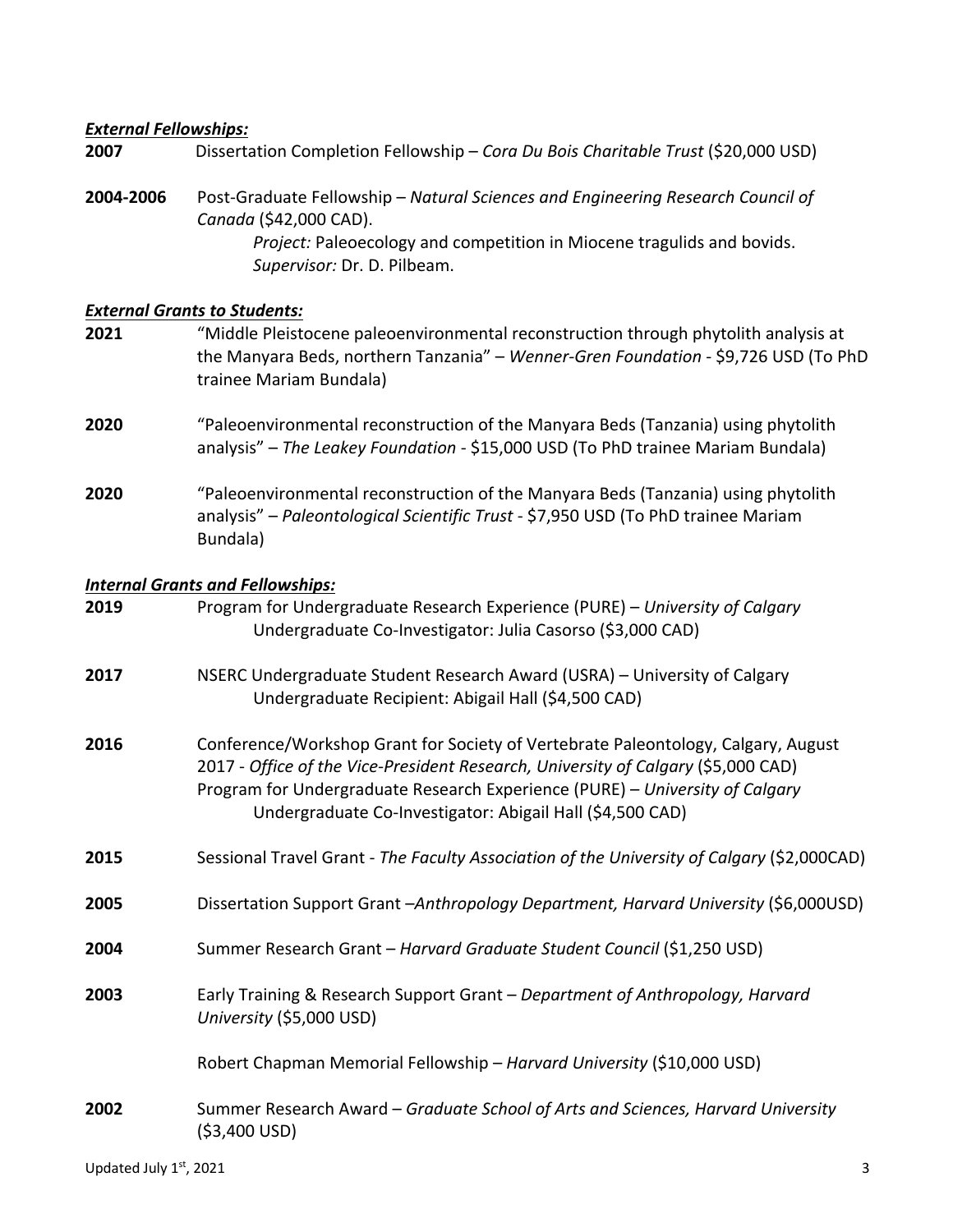| 2001             | PhD Fellowship - Harvard University Graduate School of Arts and Sciences (\$33,600 USD<br>stipend + tuition for 5 years)        |  |
|------------------|---------------------------------------------------------------------------------------------------------------------------------|--|
| 2000             | Undergraduate Student Summer Research Award - Natural Sciences and Engineering<br>Research Council of Canada (\$4,000 CAD)      |  |
| 1997             | James McGill Scholarship - McGill University (\$12,000 CAD)                                                                     |  |
|                  | <b>AWARDS</b>                                                                                                                   |  |
| 2018             | "Great Supervisor" Award - Faculty of Graduate Studies, University of Calgary                                                   |  |
| $2015 - 16$      | "New Teacher" Award - Faculty of Arts Awards, University of Calgary                                                             |  |
| $2015 - 16$      | Nominated - Teaching Excellence Award - University of Calgary Student Union                                                     |  |
| 2014-15          | University Teaching Award - Sessional Instructor Category - University of Calgary Taylor<br>Institute for Teaching and Learning |  |
| $2013 - 14$      | Teaching Excellence Award - University of Calgary Student Union                                                                 |  |
| 2005 and<br>2004 | Certificate of Distinction in Teaching - Harvard University's Derek Bok Center for<br><b>Teaching and Learning</b>              |  |
| 2001             | Richard Salisbury Prize in Anthropology - McGill University (\$200; for best<br>undergraduate thesis in the department)         |  |
| 2000             | J. W. McConnell Award - McGill University (\$500)                                                                               |  |

### **PUBLICATIONS**

### *Peer-Reviewed Publications:*

- 15. Flink, T., **Cote, S.**, Rossie, J., Kibii, J., and Werdelin, L. 2021. The neurocranium of *Anasinopa* cf. *leakeyi* (Hyaenodonta, Mammalia) and the evolution of the brain in some hyaenodontid carnivores. *Journal of Vertebrate Paleontology* e1927748. DOI: 10.1080/02724634.2021.1927748.
- 14. Hall, A., and **Cote, S.** 2021. Ruminant mesowear and hypsodonty reveal consistently browsedominated diets throughout the early and middle Miocene of eastern Africa. *Palaeogeography, Palaeoclimatology, Palaeoecology* 567:110253.
- 13. Robinson, C., Campbell, T., **Cote, S.,** and de Ruiter, D. 2018. Temporal ranges and ancestry in the hominin fossil record: the case of *Australopithecus sediba*. *South African Journal of Science*. 114(3/4): #2017-0327. http://dx.doi.org/10.17159/ sajs.2018/20170327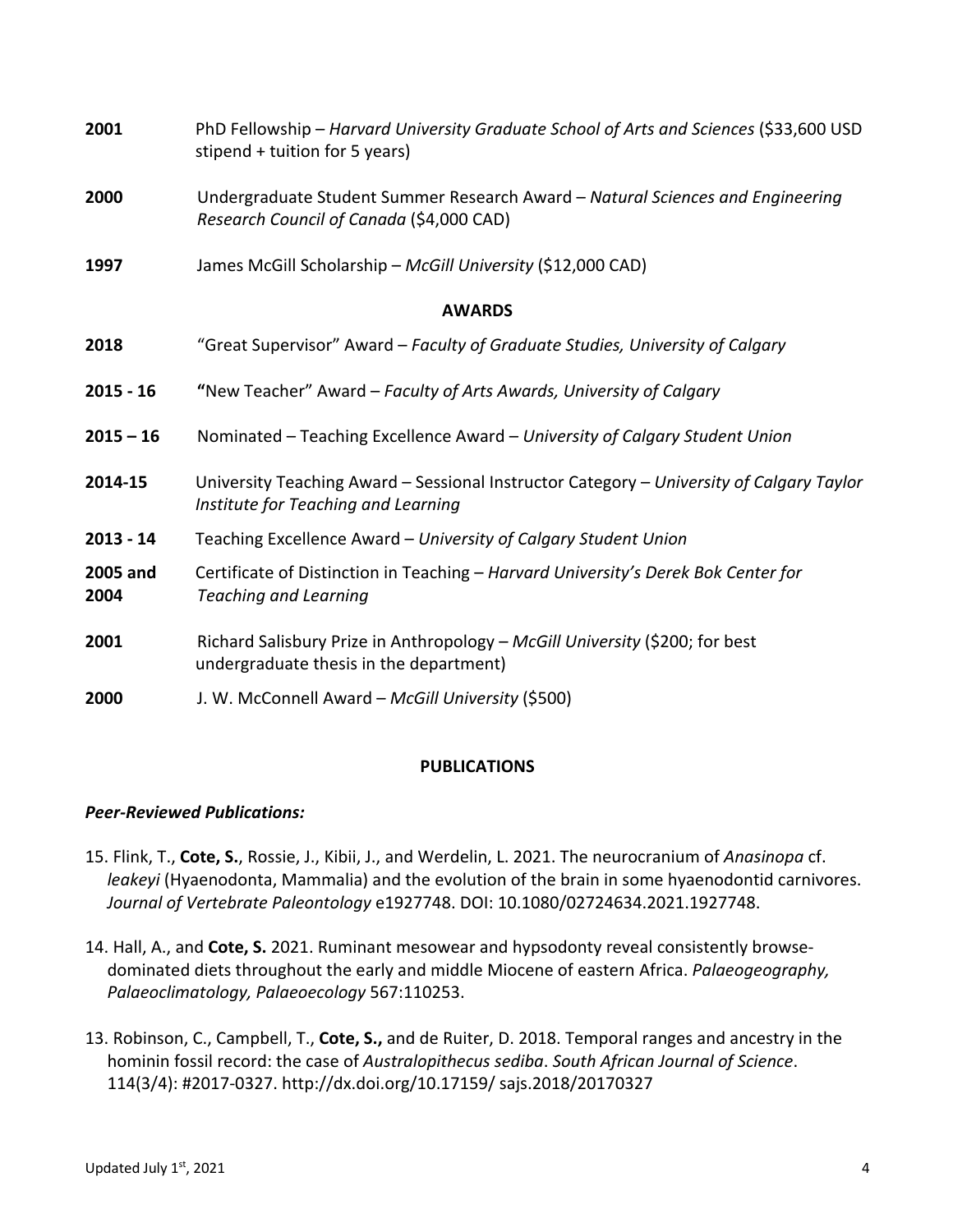- 12. **Cote, S.,** Kingston, J., Deino, A., Winkler, A., Kityo, R., and MacLatchy, L. 2018. Evidence for rapid faunal change in the early Miocene of East Africa based on revised biostratigraphic and radiometric dating of Bukwa, Uganda. *Journal of Human Evolution* 116:95-107*.*
- 11. Murray, A., Argyriou, T., **Cote, S.,** and MacLatchy, L. 2017. The fishes of Bukwa, Uganda, a lower Miocene (Burdigalian) locality of East Africa. *Journal of Vertebrate Paleontology* 37(3): e1324460*.*
- 10. **Cote, S.**, McNulty, K., Stevens, N., and Nengo, I. 2016*.* A detailed assessment of the maxillary morphology of *Limnopithecus evansi* with implications for the taxonomy of the genus*. Journal of Human Evolution* 94:83-91.
- 9. **Cote, S**., Nengo, I., and Malit, N. 2014. Additional mandibles of the Miocene catarrhine *Rangwapithecus gordoni* from the Tinderet localities of Western Kenya. *American Journal of Physical Anthropology* 153: 341-352.
- 8. **Cote, S.** 2010. Pecora *incertae sedis*; in Werdelin, L. & Sanders, W. (eds.). *Cenozoic Mammals of Africa.* University of California Press, Berkeley; p. 731-739.
- 7. Coombs, M.C. and **Cote, S.** 2010. Chalicotheriidae; in Werdelin, L. & Sanders, W. (eds.). *Cenozoic Mammals of Africa.* University of California Press, Berkeley; p. 659-667.
- 6. Werdelin, L. and **Cote, S.** 2010. Prionogalidae (Mammalia *incertae sedis*); in Werdelin, L. & Sanders, W. (eds.). *Cenozoic Mammals of Africa.* University of California Press, Berkeley; p. 561-562.
- 5. Peppe, D., McNulty, K., **Cote**, **S.**, Harcourt-Smith, W., Dunsworth, H., and Van Couvering, J.A.H. 2009. Stratigraphic interpretation of the Kulu Formation (Early Miocene, Rusinga Island, Kenya) and its implications for primate evolution. *Journal of Human Evolution* 56:447-61.
- 4. **Cote, S**., Werdelin, L., Seiffert, E., and Barry, J.C. 2007. Additional material of the enigmatic Early Miocene mammal *Kelba* and its relationship to the order Ptolemaiida. *Proceedings of the National Academy of Sciences* 104:5510-5515.
- 3. Barry, J. C., **Cote, S.**, MacLatchy, L., Lindsay, E., Kityo, R., and Rajpar, A.R. 2005. Oligo-Miocene Ruminants from Pakistan and Uganda, *Paleontologia Electronica* 8(1): 22A
- 2. **Cote, S.** 2004. Origin of the African hominoids: An assessment of the palaeobiogeographical evidence. *Comptes Rendus Palévol* 3(4): 323-340.
- 1. **Cote, S.,** Carroll, R., Cloutier, R., and Bar-Sagi. L. 2002. Vertebral development in the Devonian Sarcopterygian fish *Eusthenopteron foordi* and the polarity of vertebral evolution in non-amniote tetrapods*. Journal of Vertebrate Paleontology* 22(3): 487-502.

### *Non-peer reviewed publications:*

**Cote, S.** 2018. News and Views: Savannah savvy. Invited commentary for *Nature Ecology and Evolution* 2, 210-211. doi:10.1038/s41559-017-0450-x. https://t.co/oI9P7tqKMM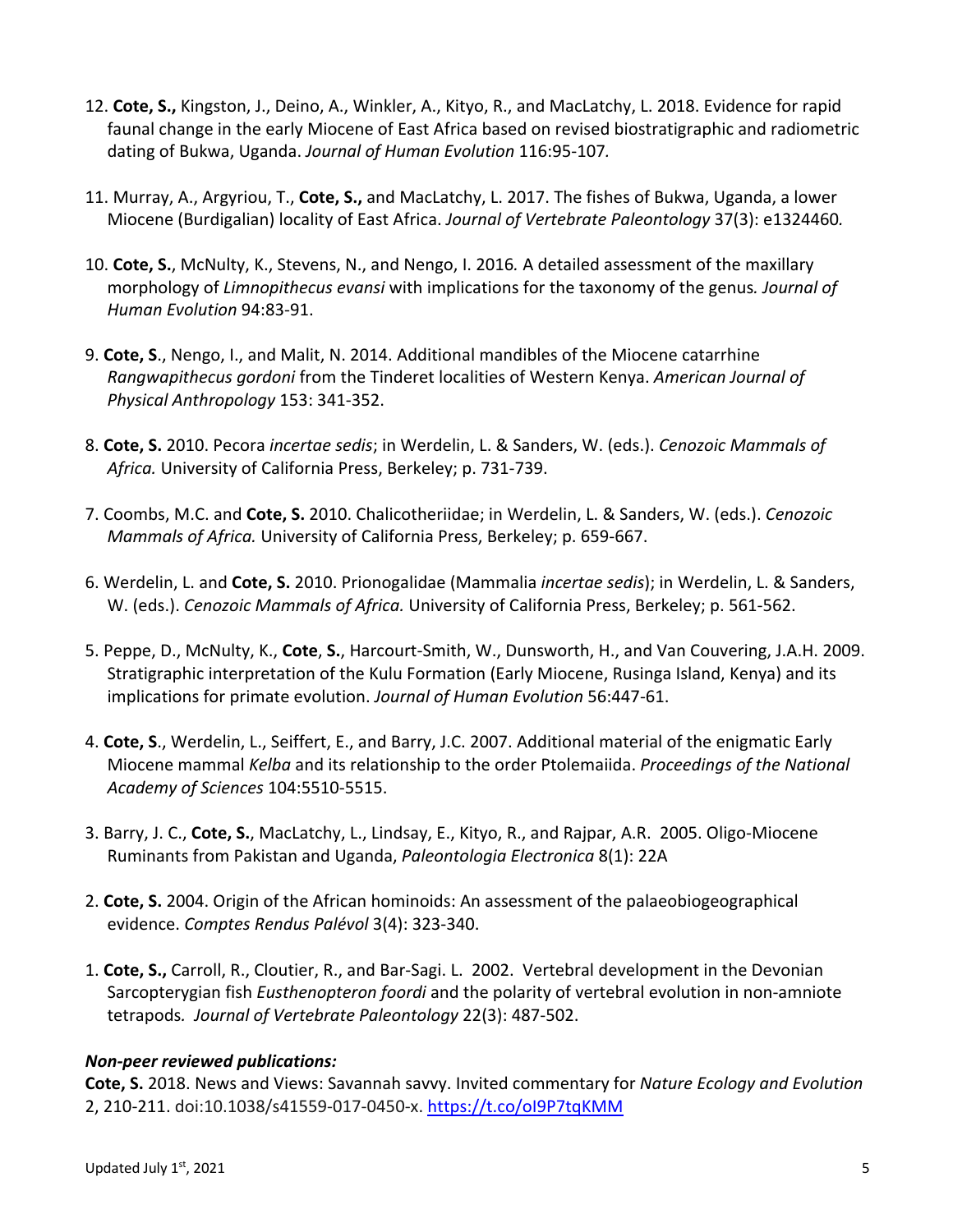**Cote, S.** 2015*.* Everything You Ever Wanted to Know About African Mammals. Book Review: Mammals of Africa, Volumes I-VI. 2013. Kingdon, J., Happold, D.C.D, Butynski, T., Hoffmann, M., Happold, M., and Kalina, J. Bloomsbury, London. *Journal of Mammalian Evolution* 22:281-283.

**Cote, S.** 2003. Book Review: Lothagam, the Dawn of Humanity in Eastern Africa. *Palaeontologia Electronica*  6(1).

## *In the Pipeline:*

**Cote, S**., and Coombs, M. **Revisions Submitted**. Chalicotheriidae. In: Badgley, Morgan, and Pilbeam (Eds.). The Siwaliks: A Neogene Sequence in Central-South Asia. In preparation for *Johns Hopkins University Press*.

**Cote, S.,** and MacLatchy, L. **In Revision**. New catarrhine teeth from Bukwa, Uganda (Early Miocene): implications for catarrhine distributions and biogeography. *Journal of Human Evolution*.

Rossie, J., and **Cote, S. In Revision.** Additional hominoid fossils from the early Miocene of the Lothidok Formation, Kenya. *American Journal of Physical Anthropology*.

Green, D., **Cote, S.**, Dirks, W., Williams, I., and Smith, T. **Submitted**. Weekly records of seasonal climate variation in teeth from the Miocene ape *Afropithecus. Nature Geoscience.* 

## *In Preparation:*

MacLatchy, L., Kingston, J. **Cote, S.** et al. The early Miocene site Moroto II, Uganda and the origins of hominoid locomotor versatility. To be submitted to *Science.*

Peppe, D., **Cote, S**., et al.

Kingston, J., MacLatchy, L., and **Cote, S,** et al. Stable isotope results from the Ugandan early Miocene. To be submitted to *the Journal of Human Evolution.*

### *Exhibitions Curated:*

*Picturing the Past: Fossils in Art*. September 13 – 24th, 2017. University of Calgary, Gallery of the Taylor Institute for Teaching and Learning.

*Funded by SSHRC Connection Grant awarded in 2017.*

### *Published and Peer Reviewed Conference Abstracts:*

[graduate student co-author; *undergraduate student co-author]*

40. Peppe, D., Cote, S., Deino, A.L., Driese, S.G., Garrett, N., Hillis, K.R., Jacobs, B. F., Jenkins, K.E., Kingston, J.D., Kinyanjui, R.N., Lehmann, T., Lukens, W.E., McNulty, K.P., MacLatchy, L.M., Michel, L.A., Miller, E., Nengo, I., Novello, A., Oginga, K.O., Rossie, J.B., Stromberg, C.A.E, Uno, K.T., 2020. Early Miocene evolution of open ecosystems and C4 vegetation in equatorial East Africa. *Geological Society of America Abstracts and Program*, T167, 210.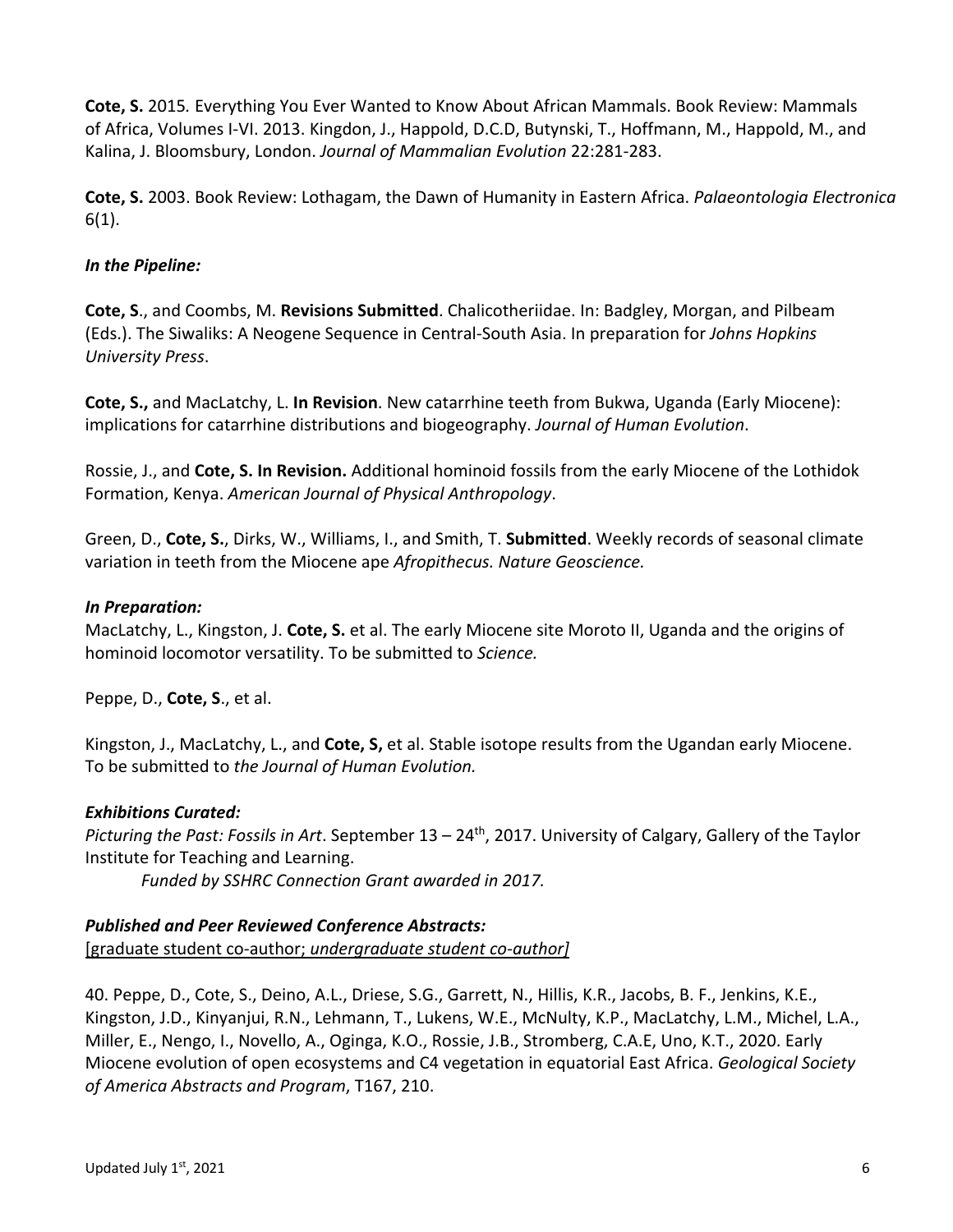39. Peppe, D, **Cote, S.,** et al. 2020. Early Miocene evolution of C4 vegetation and open ecosystems across equatorial East Africa. *American Geophysical Union Online Abstracts,* PP001-0012.

38. Hatton, K., et al. 2020. U-Pb Dating of Oligocene-Miocene Petrified Wood Carbonates from the Turkana Basin, Kenya. *American Geophysical Union Online Abstracts,* PP008-0015*.* 

37. Cote, S. and J. Rossie. 2020. New fossil primate material from the Lothidok Formation, northern Kenya. *Vertebrate Anatomy Morphology and Paleontology* 8: 28-29. DOI 10.18435/vamp29365

36. **Cote, S.**, McNulty, K., and Kelley, J. 2019. An unusual fossil hominoid assemblage from Tinderet, Kenya. *Journal of Vertebrate Paleontology, Program and Abstracts,* p. 84-85.

35. Coombs, M., and **S. Cote**. 2019. Chalicotheres of Pakistan: Piecing together the biogeographic puzzles of a rare perissodactyl group in the Neogene of southern Asia. *Journal of Vertebrate Paleontology, Program and Abstracts,* p. 83-84.

34. Sanisidro, O., Cantalapiedra, J., and **S. Cote**. 2019. A review of African elasmotheres (Mammalia, Rhinocerotidae) and their role in early Miocene migration events into East Africa. *Journal of Vertebrate Paleontology, Program and Abstracts,* p. 186*.*

33. Cote, S., and Coombs, M. 2018. Chalicotheres from the Potwar Plateau, Pakistan. *Vertebrate Anatomy Morphology and Paleontology* 6: 19-20.

32. Butts, C., Cote, S., and Kingston, J. 2018. Reconstructing the paleoenvironments of Kalodirr and Moruorot, Kenya using stable carbon isotopes. *Vertebrate Anatomy Morphology and Paleontology* 6: 15-16

31. Peppe, D., **Cote, S.,** et al. 2018. Adaptable apes: reconstructing habitats through space and time in the early Miocene of East Africa. American Journal of Physical Anthropology 162(S64): 204 (2<sup>nd</sup> of 22 authors; Invited Symposium Podium Presentation).

30. Kingston, J., MacLatchy, L., **Cote, S.,** and Kinyanjui, R. 2018. Isotopic evidence for habitat heterogeneity at Bukwa, an early Miocene catarrhine site in Uganda. *American Journal of Physical Anthropology* 162(S64): 140 (Podium Presentation).

29. Campbell, T., Robinson, C., **Cote, S.**, and De Ruiter, D. 2018. Specimen dates and species longevity: An evaluation of the use of temporal range data for questions of ancestry in the hominin fossil record. *American Journal of Physical Anthropology* 162(S64): 41 (Podium Presentation).

28. Kinyanjui, R., Peppe, D., MacLatchy, L., Kingston, J., **Cote, S**, et al. 2017. Early Miocene vegetation across Eastern African as reconstructed from phytolith data. *Geological Society of America* 39-2. (Podium Presentation; 5th of 12 authors)

27. Peppe, D., et al. 2017. Early Miocene paleoclimate and paleoenvironments across East Africa. *Geological Society of America* 39-5 (Podium Presentation; 11<sup>th</sup> of 17 authors).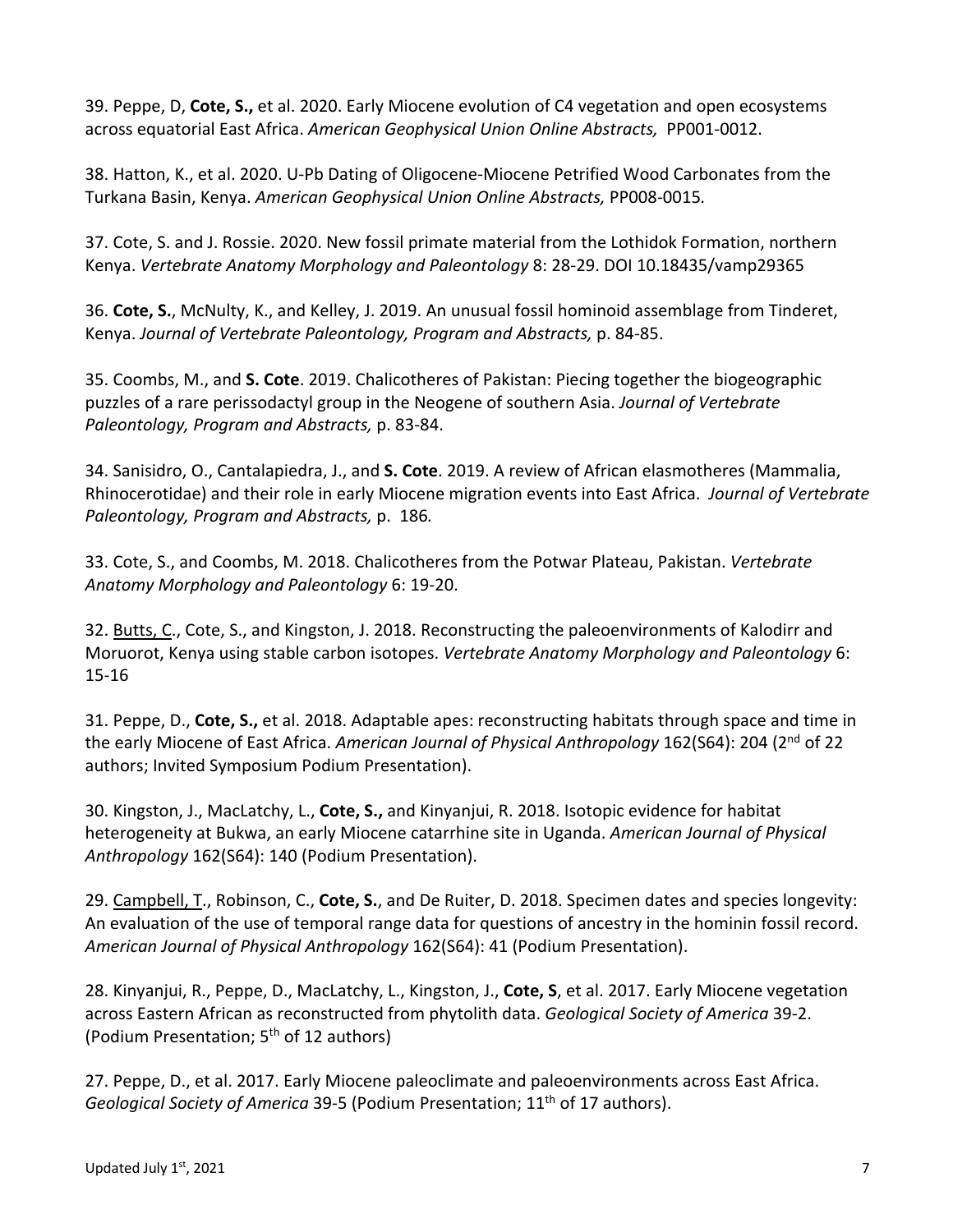26. MacLatchy, L., and **Cote, S.** 2017. Mixing and matching "endemic" primate taxa: a distinct combination of catarrhine primates from an early Miocene site at Bukwa, Uganda. *Journal of Vertebrate Paleontology* S37:155-156*.*

25. *Hall, A.,* and **Cote, S.** 2017. Ruminant dental wear supports the existence of heterogeneous environments in the East African early Miocene. *Journal of Vertebrate Paleontology* S37: 123-124.

24. Arney, I., **Cote, S.,** Fox, D., Kingston, J., MacLatchy, L., Manthi, F., Mbua, E., McNulty, K., and Nengo, I. 2017. Stable isotope evidence of paleoenvironments at early Miocene localities from Tinderet, Kenya. *Journal of Vertebrate Paleontology* S37: 75.

23. **Cote, S.,** and MacLatchy, L. 2017. Now they're everywhere: new fossil primate remains from Bukwa, Uganda demonstrate that catarrhine primates are ubiquitous at East African early Miocene fossil sites. *American Journal of Physical Anthropology* 162 (S64):152.

22. Rossie, J., and **Cote, S.** 2017. New material of *Turkanapithecus* and *Simiolus* from West Turkana, Kenya. *American Journal of Physical Anthropology* 162 (S64):337.

21. Jansma, R., Nengo, I., McNulty, K., **Cote, S.,** Malit, N, and Stevens, N. 2017. New small catarrhine fossils from Songhor and Lower Kapurtay and their implications for interpreting early Miocene primate communities. *American Journal of Physical Anthropology* 162 (S64):231.

20. Muteti, S., Lehmann, T., Michel, L., **Cote, S.,** Peppe, D., Jansma, R., and McNulty, K. 2017. Yet another new cranium from the early Miocene: the most complete male cranial remains of the fossil ape *Ekembo*. *American Journal of Physical Anthropology* 162 (S64):295.

19. **Cote, S.,** Kingston, J., Deino, A., Winkler, A., Kityo, R., Murray, A., and MacLatchy, L. 2016. The Bukwa fossil locality: Implications for faunal change and palaeoenvironments in the East African early Miocene. *Vertebrate Anatomy Morphology and Palaeontology* 2: 18.

18. Kingston, L., MacLatchy, L., **Cote, S.,** Sanders, W. 2016. Isotopic perspectives on the dietary ecology of early Miocene catarrhines. *American Journal of Physical Anthropology* 159 (S62): 191.

17. **Cote, S**., Kingston, J., Kityo, R., Mugume, A., Jenkins, K., Winkler, A., and MacLatchy, L. 2015. A new early Miocene fossil locality at Napak, Uganda (~20 Ma). *Journal of Vertebrate Paleontology* S35:110.

16. **Cote, S.** 2015. Absence of evidence or evidence of absence? The role of sampling in primate distribution patterns**.** *American Journal of Physical Anthropology* S60: 111. (Podium Presentation)*.* 

15. **Cote, S.**, McNulty, K., and Nengo, I. 2014. *Limnopithecus evansi* is not *Lomorupithecus harrisoni*: implications for endemism in the fossil catarrhine communities of East Africa. *Journal of Vertebrate Paleontology S*34: 113. (Podium Presentation)

14. McNulty, K., L. MacLatchy, J. Rossie, D. Peppe, I. Nengo, F. Manthi, E. Miller, N. Stevens, **S. Cote**, and T. Lehmann. 2014. A regional approach to East African early Miocene paleobiology. *Journal of Vertebrate Paleontolog*y *S*34: 185.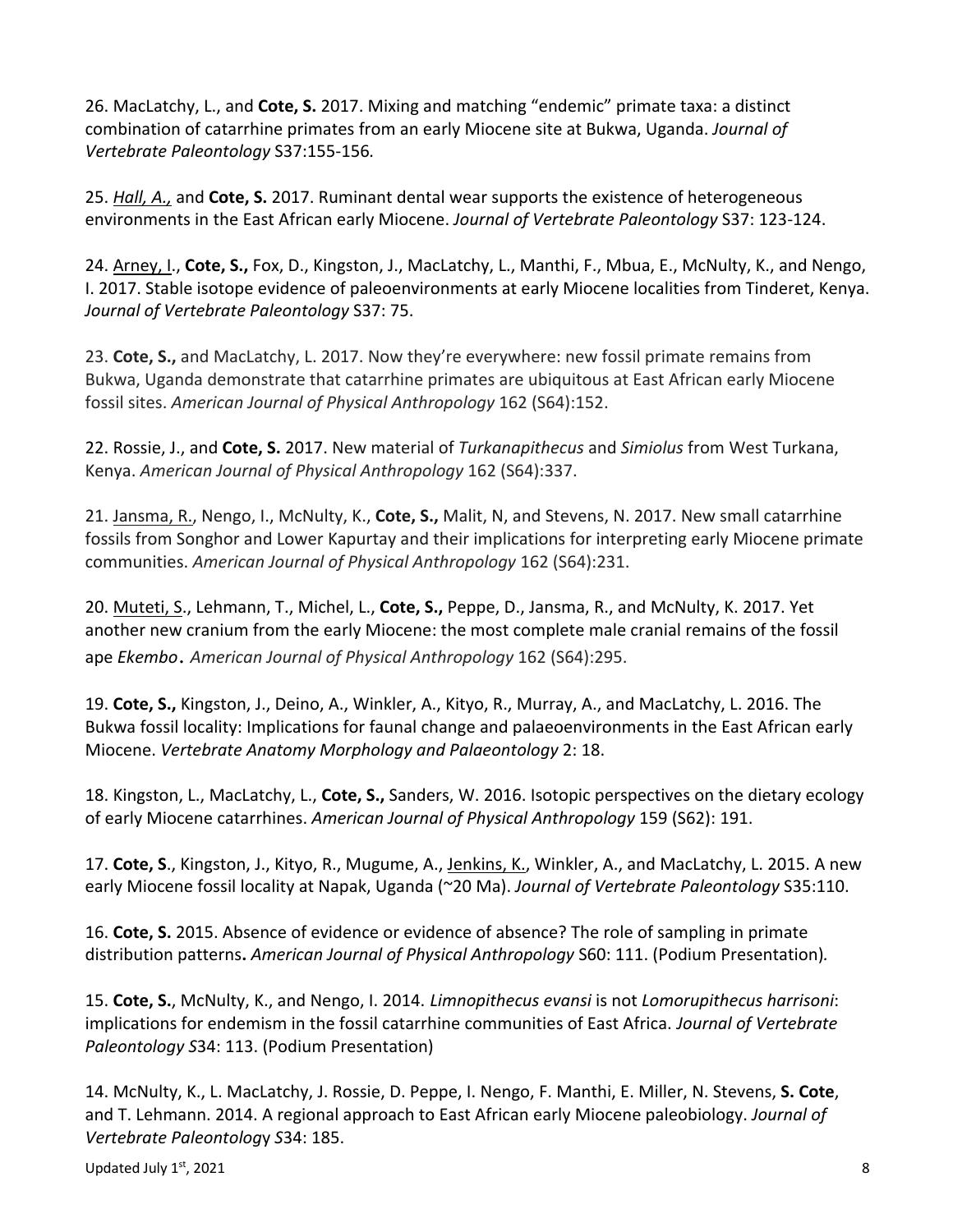13. **Cote, S.**, Kingston, J., and MacLatchy, L. 2014. Early Miocene catarrhine fossil localities at Napak, Uganda: Geologic, faunal, and isotopic analyses reveal contrasting paleoenvironments. *American Journal of Physical Anthropology* S58: 98. (Podium Presentation)

12. McNulty, K., MacLatchy, L., Rossie, J., Peppe, D., Deino, A., Mbua, E., Manthi, F., Nengo, I., Miller, E., Stevens, N., **Cote, S.,** Lehmann, T., and Gutierrez, M. 2014. Research on East African Catarrhine and Hominoid Evolution: results from the first year. *American Journal of Physical Anthropology* S58: 182.

11. Kingston, J., MacLatchy, L., **Cote, S.**, Kityo, R., and Sanders, W. 2011. Isotopic evidence of paleoenvironments and niche partitioning of early Miocene fossil fauna from Napak and Moroto, Uganda. *Journal of Vertebrate Paleontology S*31: 136A.

10. Seiffert, E., MacLatchy, L. and **Cote, S.** 2010. A cranium of the Early Miocene tenrec *Erythrozootes* from Napak, Northeastern Uganda. *Journal of Vertebrate Paleontology S*30: 167A

9. Kingston, J., MacLatchy, L., **Cote, S.**, Kityo, R., and Sanders, W. 2009. Paleoenvironments of early Miocene vertebrate localities at Napak and Moroto, Uganda: lithofacies and isotopic analyses. *Journal of Vertebrate Paleontology* S29: 127A.

8. MacLatchy, L., **Cote, S.,** Orliac, M., Sanders, W., and Winkler, A. 2008. The faunal age of Moroto I and II, Uganda. *Journal of Vertebrate Paleontology S*28: 110A.

7. **Cote, S.** 2007. Primate distributions and sample size effects at three Early Miocene sites in East Africa. *Journal of Vertebrate Paleontology S*27: 62A.

6. MacLatchy, L., **Cote, S.**, Kingston, J., Rossie, J., and Winkler, A. 2007. New Early Miocene localities at Napak, Uganda. *Journal of Vertebrate Paleontology S*27: 109A.

5. **Cote, S.** and Nengo, I. 2007. Inter- and intra-sexual dimorphism in the early Miocene catarrhine *Rangwapithecus gordoni*- as demonstrated by new material from Western Kenya. *American Journal of Physical Anthropology S*44: 91.

4. **Cote, S.** and Nengo, I. 2006. Two new mandibles of *Rangwapithecus gordoni* from the Early Miocene of Western Kenya. *Journal of Vertebrate Paleontology S*26: 52-53A.

3. **Cote, S.** 2004. New ruminant specimens from the Early Miocene of Karamoja District, Uganda. *Journal of Vertebrate Paleontology S*24: 48A.

2. **Cote, S.** 2003. Paleobiogeography, taphonomy, and the origin of the African hominoid clade. *American Journal of Physical Anthropology S*36: 80.

1. Polk, J.D., *Psutka, S.,* **Cote**, **S.**, and Lieberman, D. 2003. Running in human evolution. *American Journal of Physical Anthropology S*36: 170.

### *Conference Presentations without published abstracts:*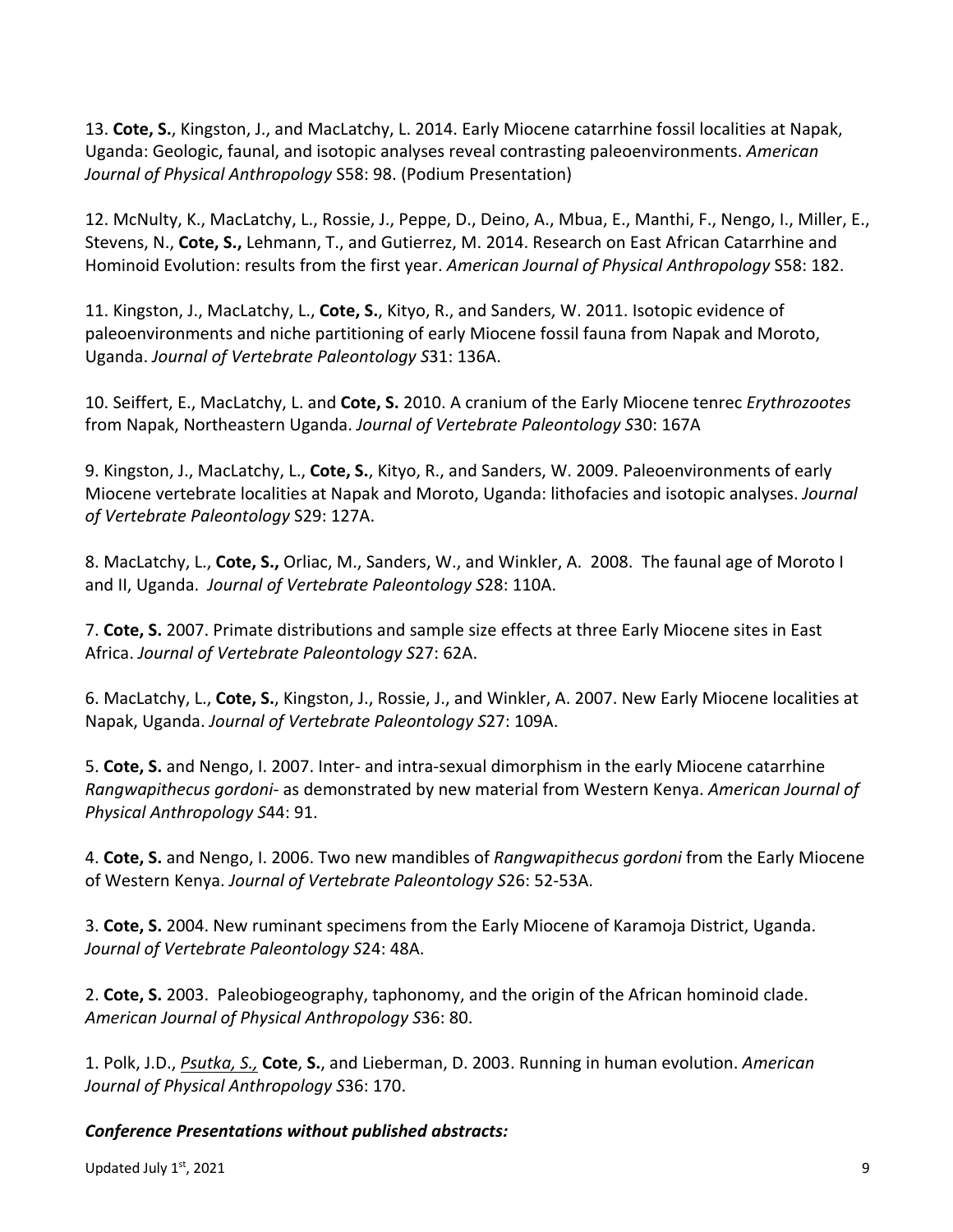#### [graduate student co-author; *undergraduate student co-author]*

- Smith, T., Green, D., **Cote, S.,** and Williams, I. Dating, Isotopes, and Human Evolution Workshop, Brisbane, Australia – September 2019. "Fine-scale oxygen isotope measurements in primate teeth reveal ancient environmental variation."
- Bundala, M., Saanane, C., and **Cote, S**. East African Association of Palaeoanthropology and Palaeontology Annual Conference, Nairobi, Kenya – August 2019. "Further insight on the paleoecology of the Manyara Beds, Northern Tanzania."
- Green, D., Cote, S., Williams, I., and Smith, T. 20<sup>th</sup> Congress of the International Union for Quaternary Research (INQUA), Dublin, Ireland – July 2019. "High resolution paleoenvironmental records from East African fossil apes."
- Butts, C., **Cote, S.,** and Kingston, J. University of Alberta Paleontology Society Biennial Symposium March 2018. "Reconstructing the environments of Kalodirr and Moruorot Using Stable Isotopes."
- **Cote, S.**, *Hall, A.,* Butts, C., and Kingston, J. Canadian Association of Physical Anthropology Annual Meeting – October 2017, Edmonton, AB. "Applying common Plio-Pleistocene paleoenvironmental proxies in deep(er) time: challenges and opportunities."
- *Hall, A.* and **Cote, S**. Canadian Association of Physical Anthropology Annual Meeting October 2017, Edmonton, AB. "Ruminant Dental Wear Supports the Existence of Heterogeneous Environments in the East African Early Miocene."
- Butts, C., Cote, S., and Kingston, J. Canadian Association of Physical Anthropology Annual Meeting -October 2017, Edmonton, AB. "Reconstructing the Paleoenvironments of Kalodirr and Moruorot, Kenya Using Stable Carbon Isotopes."
- Cote, S., University of Alberta Paleontology Society Biennial Symposium February 2016, Edmonton, AB. "The age and significance of the early Miocene locality of Moroto, Uganda."
- Cote, S., Canadian Association of Physical Anthropology Annual Meeting October 2015, Winnipeg, MB. "High levels of endemism in East African early Miocene catarrhines: does limited migration play a role?"
- Cote, S., Canadian Society of Vertebrate Paleontology Annual Meeting August 2013, Edmonton, AB. "Building a temporal and environmental framework for primate fossil localities in the east African early Miocene"
- Cote, S., Canadian Association of Physical Anthropology Annual Meeting November 2012, Victoria, BC. "New radiometric age determination for Bukwa, an early Miocene fossil locality in Northeastern Uganda"

#### **INVITED TALKS/GUEST LECTURES**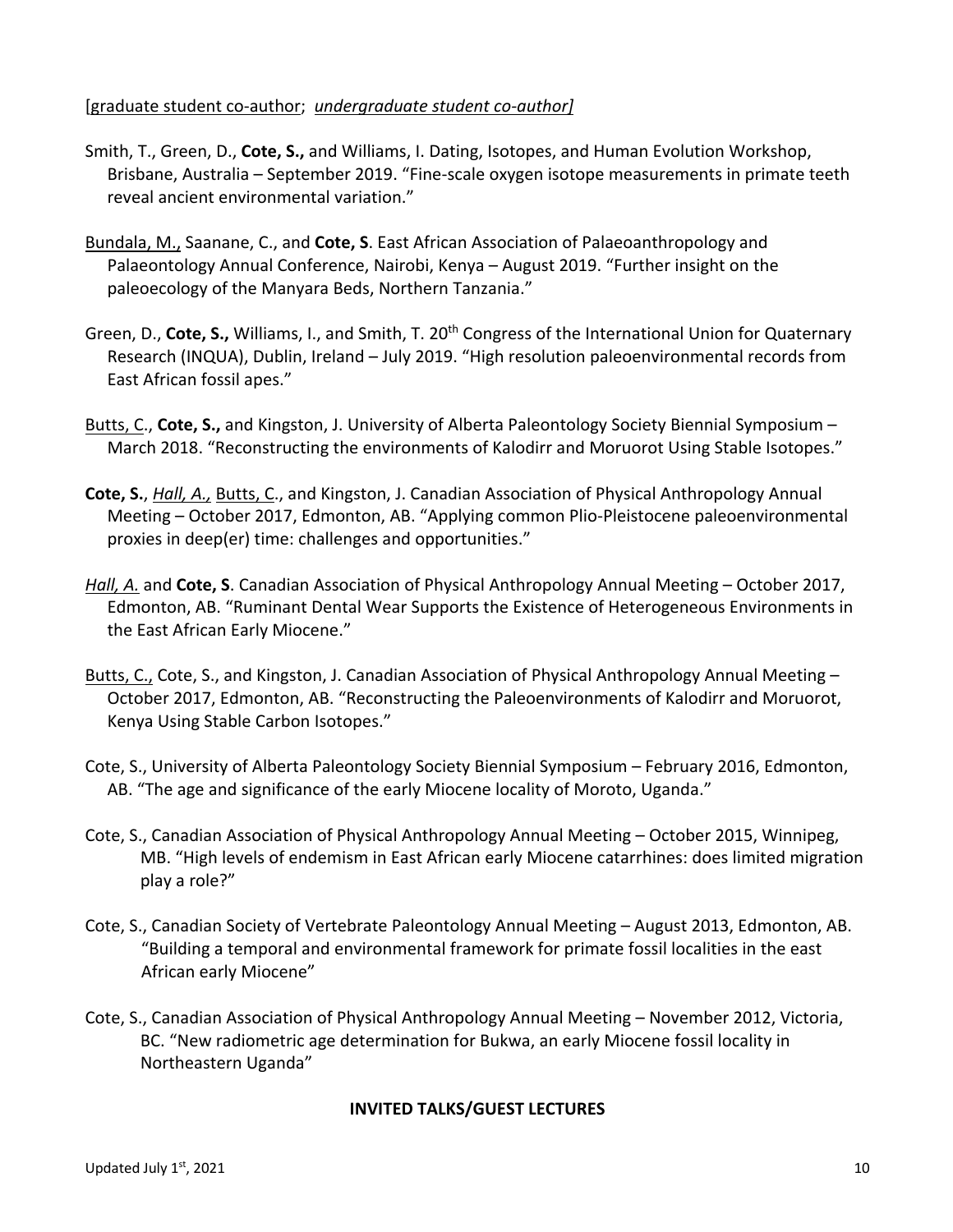| Alberta Paleontological Society, Speaker Series - September 2020<br>"The REACHE Project: Apes and Environments in Eastern Africa" |
|-----------------------------------------------------------------------------------------------------------------------------------|
|                                                                                                                                   |
| Royal Tyrrell Museum, Visiting Speaker Series - March 2019                                                                        |
| "Fossil Apes and Environments in Eastern Africa: an update from the REACHE Project"                                               |
| University of Calgary, Department of English - March 2019                                                                         |
| "What's really going on with Neanderthals" Guest lecture in ENGL 486 for class discussion of                                      |
| the novel The Last Neanderthal.                                                                                                   |
| University of Calgary, Department of Anthropology and Archaeology - March 2019                                                    |
| ANARKY Talk Series: "The REACHE Project"                                                                                          |
| National Museums of Kenya, Earth Sciences Department - January 2019                                                               |
| "Comparing Faunal Assemblages"                                                                                                    |
| University of Alberta, Ecology and Evolution Speaker Series - December 2016                                                       |
| "Miocene Fossil Apes from the East African Rift Valley - The Real Roots of the Human                                              |
| <b>Evolutionary Story"</b>                                                                                                        |
| University of Calgary, Department of Philosophy - March 2016                                                                      |
| Guest Lecture: "Moroto as a case study in paleontological uncertainty" in PHIL 565:                                               |
| Philosophical Topics in the Sciences - Issues in the Historical Sciences                                                          |
| University of Calgary, Department of Anthropology and Archaeology - February 2015                                                 |
| "Long before Lucy: Ecology and Morphology in African Fossil Primates"                                                             |
| Ohio University, Department of Sociology and Anthropology - November 2014                                                         |
| "The Miocene Matters: Morphology and Ecology in African Fossil Primates"                                                          |
| Royal Tyrrell Museum, Visiting Speaker Series - April 2014                                                                        |
| "Before Lucy: Fossil Monkeys and Apes from the East African Rift Valley."                                                         |
| Available online at: http://youtu.be/DXKvwKdXfpM                                                                                  |
| University of Calgary, Department of Anthropology - April 2014                                                                    |
| Guest Lecture: "Evolution of Human Behaviour" in ANTH 435: Evolutionary Anthropology                                              |
| Kent State University, Department of Anthropology - January 2014                                                                  |
| "The Miocene Matters: Morphology and Ecology in African Fossil Catarrhine Primates"                                               |
| University of Alberta, Department of Anthropology - February 2012                                                                 |
| Guest Lecture "The Miocene Apes" in undergraduate course Anthropology 209: Introduction to                                        |
| <b>Biological Anthropology</b>                                                                                                    |
| University of Calgary, Department of Anthropology - January 2012                                                                  |
| "Ugandan fossil primate communities: a window 20 million years into the past"                                                     |
| Harvard University, Department of Anthropology - September 2008                                                                   |
| "Sampling & ecology in three Early Miocene catarrhine assemblages from East Africa"                                               |
| Transvaal Museum, Pretoria, South Africa - April 2006                                                                             |
| "The Distribution and Paleobiology of Early Miocene East African Catarrhines"                                                     |
| Moi University, Eldoret, Kenya - February 2006                                                                                    |
| "The African Primate Fossil Record"                                                                                               |
| Harvard University, Department of Anthropology, Seminar Series - April 2005                                                       |
| "Early Miocene catarrhine assemblages in East Africa"                                                                             |
| New England Biological Anthropology Symposium - March 2004, New Haven, CT.                                                        |
| "African Hominoid Origins"                                                                                                        |
| Harvard University, Department of Anthropology, Seminar Series - February 2004                                                    |
| "African Hominoid Origins"                                                                                                        |
|                                                                                                                                   |

#### **TEACHING EXPERIENCE**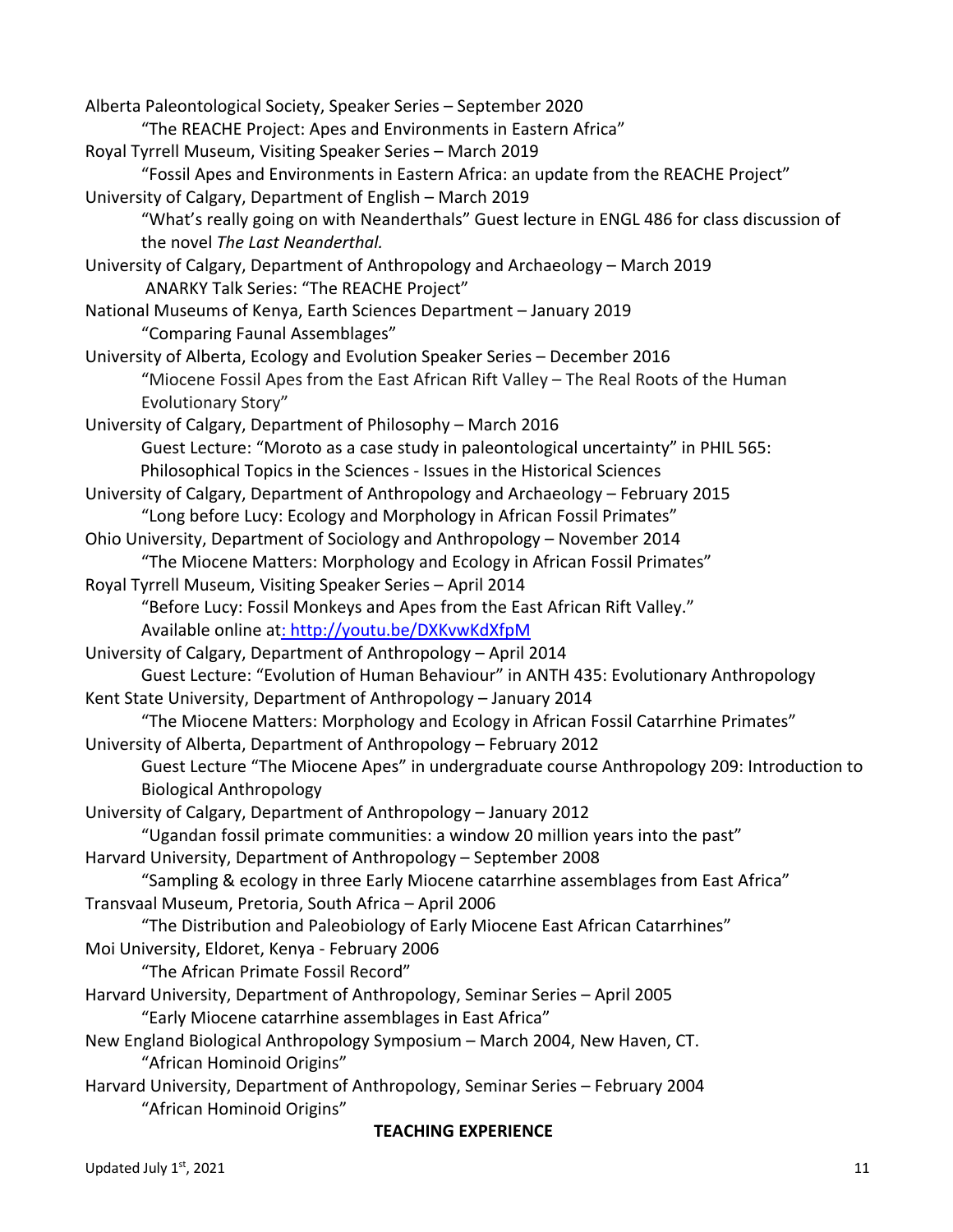# **University of Calgary** *Associate Professor,* **2020-**

# **Department of Anthropology & Archaeology** Instructor of Record for:

- Anthropology 309: Human Evolution
- Anthropology 605: Professional Skills for Anthropologists
- Anthropology 412: Primate Fossil Record
- Anthropology 571: Honours Seminar in Biological Anthropology

# **University of Calgary** *Assistant Professor,* **2015-2020**

# **Department of Anthropology & Archaeology** Instructor of Record for:

- Anthropology 201: Introduction to Primatology and Human Evolution (3 times)
- Anthropology 309: Human Evolution (4 times)
- Anthropology 412: Primate Fossil Record (2 times)
- Anthropology 505.15: Research Methods in Paleoanthropology (1 time)
- Anthropology 605: Professional Skills for Anthropologists (2 times)
- Anthropology 402: Independent Study (2 times)
- Anthropology 400: Independent Study (1 time)
- Anthropology 399: Special Topics in Anthropology (1 time)

# Teaching Staff for:

- Geology 699: Paleobiology Method and Theory (2017, 2018, 2019)
- Rusinga Island Field Training (University of Minnesota) field program in Kenya (July 2016)

# **University of Calgary, Department of Anthropology** *Sessional Lecturer,* **2013-2015**

Instructor of Record for:

- Anthropology 201: Introduction to Primatology and Human Evolution (6 times)
- Anthropology 309: Human Evolution (1 time)
- Anthropology 505.2: Human Evolution (2 times)
- Anthropology 505.1: Primate Evolution (2 times)

# **Harvard University, Core Education Program** *Teaching Fellow***, 2004-2005**

- Taught lab sections in paleontology/evolution for non-science undergraduates. Small classroom setting (15-20 students) with students working in small groups
- Certificate of Distinction in Teaching, Derek Bok Center for Teaching and Learning, Harvard University; received both times instructed the course

# **Harvard University, Biological Anthropology** *Undergraduate Mentor***, 2001-2008**

• Assisted undergraduate students with planning and implementation of undergraduate honors thesis projects and independent research projects

### **STUDENTS SUPERVISED**

# *PhD Students:*

- Mariam Bundala 2019 present
- Allyson King 2018 present (co-supervised by Dr. Pascale Sicotte, Concordia University)

## *MA Students:*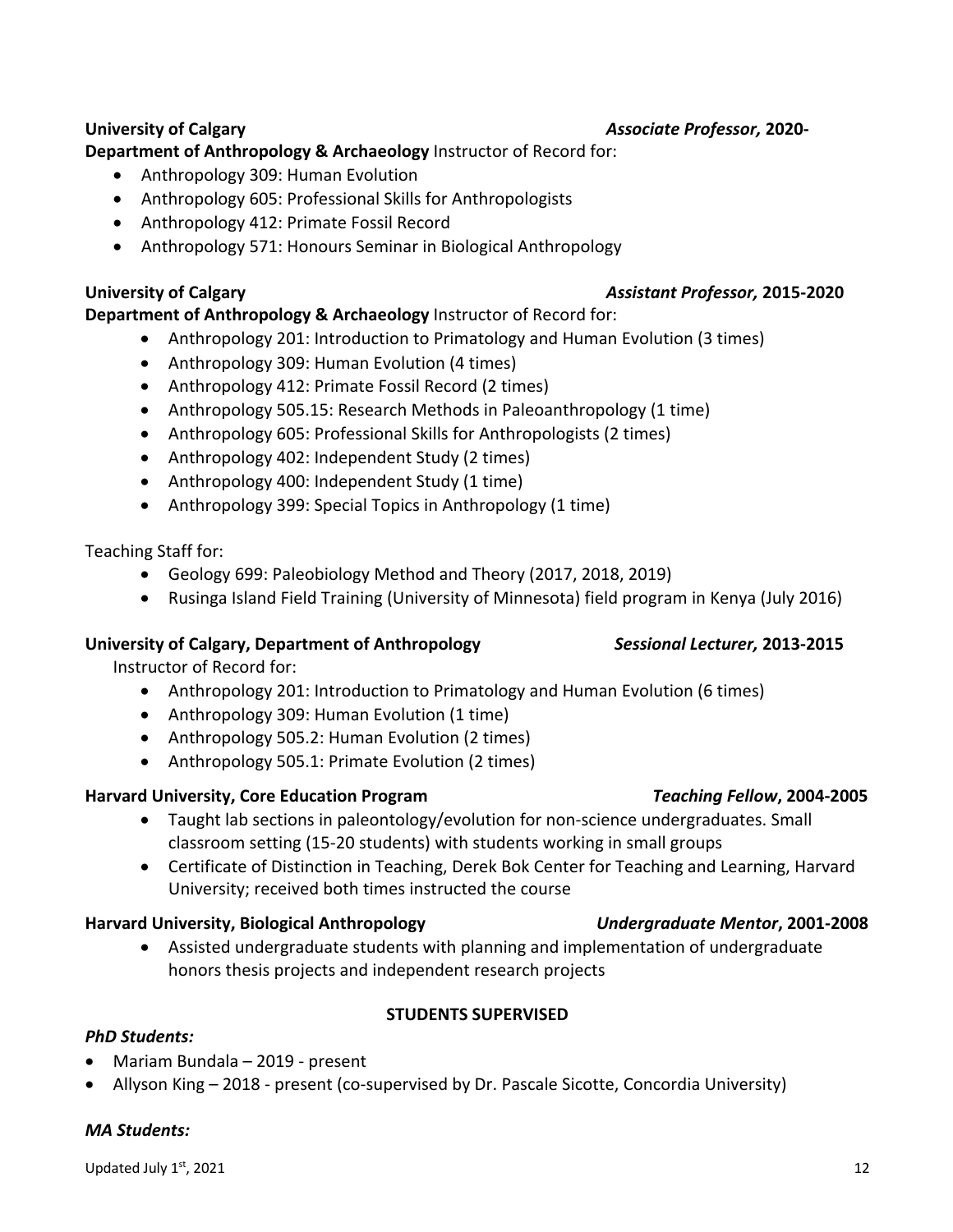- Carrie Daignault 2021 present
- Lily Hou 2021 present (co-supervised by Dr. Campbell Rolian, UCVM)
- Catherine Butts 2016 2018
- Madison Bradley 2016 2019 (co-supervised by Dr. Campbell Rolian, UCVM)

## *Undergraduate Students – Research Assistants and Independent Studies:*

- Avrille Aiello (University of Calgary Independent Study Fall 2020)
- Julia Casorso (University of Calgary Independent Study Fall 2018, Fall 2020, Winter 2021)
- Amanda Neves (University of Calgary Independent Study Summer 2018)
- Abigail Hall (University of Calgary Independent Study AY 2016-2017)
- Lily Hou (University of Calgary– Sophomore Leadership Program 2014)
- Sarah Psutka (Harvard University Undergraduate Honours Student 2001-2002)
- 18 University of Calgary Undergraduate Students sorting microfossils in the lab (2015-present)

## *PhD and MA Students – Supervisory Committee Member:*

- Selina Robson (PhD; University of Calgary 2019 present)
- Nicola Guthrie (PhD; University of Calgary 2015 present)
- Samuel Ngui Muteti (PhD; University of Minnesota 2015 present)
- Swellan Pinto (MA; University of Calgary 2019 present)
- Conrad Wilson (MSc; University of Calgary 2017 2019)
- Selina Robson (MSc; University of Calgary 2016 2018)
- Josie Vayro (PhD; University of Calgary 2015 2017)

## *PhD and MA Students – Examination Committee Member:*

- Jared Voris (MSc; University of Calgary 2018; internal external)
- Tasha Cammidge (MSc; University of Calgary 2016; internal external)
- Chelsey Zurowski (MSc; University of Calgary 2016; internal external)
- Matthew Szostakiwskyj (MSc; University of Calgary 2016; internal external)

## **PhD Candidacy Examinations:**

- Pamela Narvaez (University of Calgary 2020)
- Jared Voris (University of Calgary 2021)

### **FIELDWORK**

### **Uganda**

- 2015: Geology and Paleoenvironments at Moroto, Bukwa, and Napak; collaboration with Dr. Laura MacLatchy (University of Michigan) and Dr. John Kingston (University of Michigan)
- 2012: Moroto and Napak; collaboration with Dr. Laura MacLatchy (University of Michigan) and Dr. John Kingston (Emory University)
- 2004-2007: Moroto and Napak; collaboration with Dr. Laura MacLatchy (University of Michigan)

### **Kenya**

• 2018, 2016, 2015: Kalodirr and Moruorot, West Turkana; collaboration with Dr. James Rossie (Stony Brook)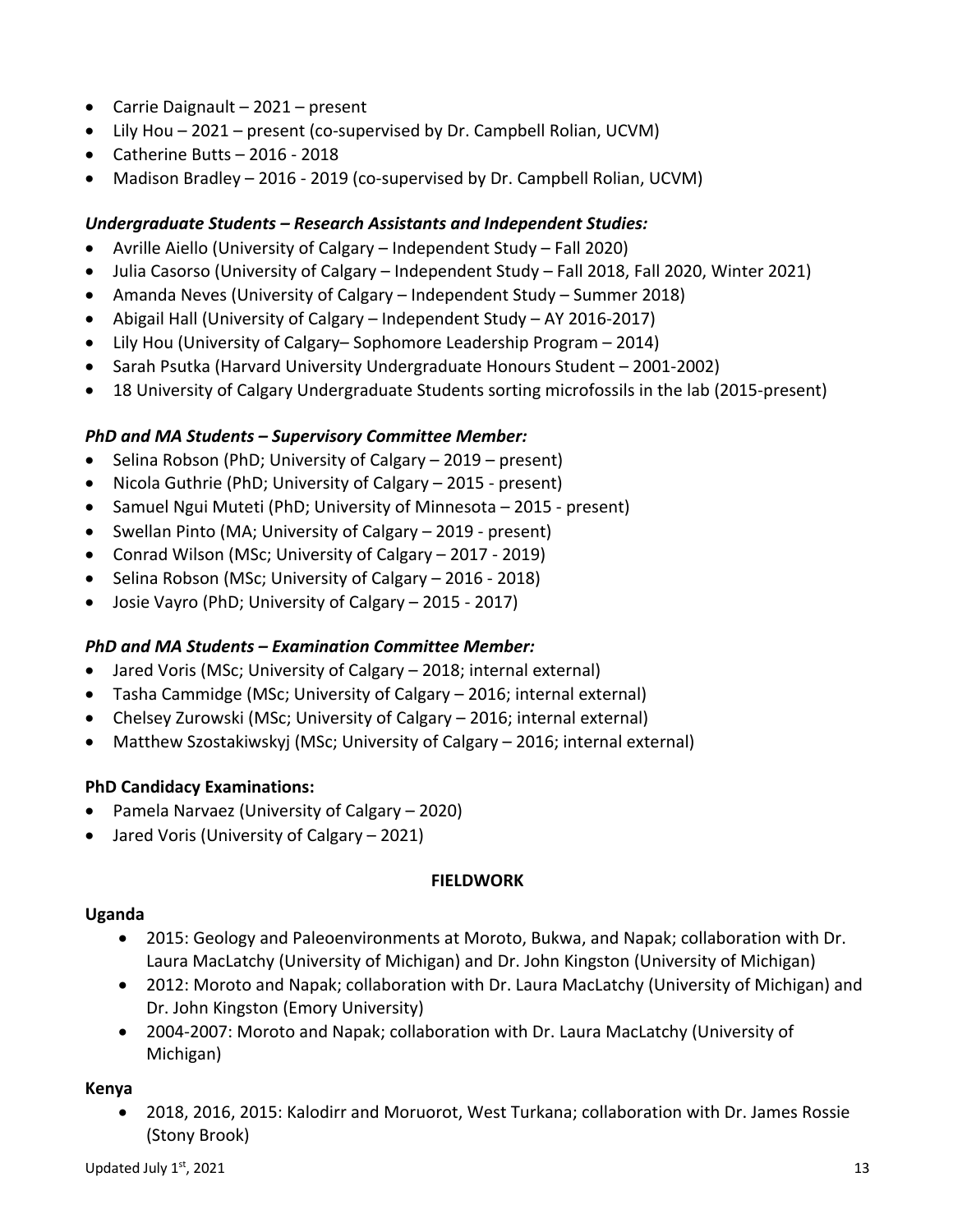- 2008: Kalodirr and Moruorot, West Turkana; collaboration with Dr. James Rossie (Stony Brook)
- 2008: Chemeron Formation, Baringo Basin; collaboration with Dr. Andrew Hill (Yale University) and Dr. John Kingston (Emory University)
- 2006, 2004: Ngorora Formation, Baringo Basin; collaboration with Dr. Andrew Hill (Yale University) and Dr. James Rossie (Carnegie Museum)
- 2002: Lake Turkana (Ileret region); with Drs. Meave and Louise Leakey (National Museums of Kenya)
- 2001: Olorgesailie Prehistoric Site; with Dr. Richard Potts (Smithsonian Institution)

## **Egypt**

• 2005: Fayum Depression, Oligocene Deposits; with Dr. Elwyn Simons (Duke University) and Dr. Erik Seiffert (SUNY Stony Brook)

### **United States**

• 1999: University of Arizona archaeological field school

## **ADDITIONAL MUSEUM AND RESEARCH EXPERIENCE**

### **National Museums of Kenya**

- 2015-present: REACHE Project Miocene vertebrates and paleoecology of West Turkana with Dr. James Rossie
- 2014-present: Small catarrhines from Songhor with Dr. Kieran McNulty, Dr. Isaiah Nengo, Mr. Rutger Jansma, Dr. Fredrick Kyalo, and Dr. Emma Mbua
- 2009: Ruminants from the Early Miocene site of Rusinga with Dr. Kieran McNulty
- 2008-2006: New remains of the Miocene primate *Rangwapithecus gordoni* with Dr. Isaiah Nengo
- 2007-2005: Early Miocene mammals from Songhor, Koru, and other Kenyan sites (PhD research)
- 2004: Faunal remains from the Ngorora Formation (mid-Miocene) with Dr. Andrew Hill
- 2001: *Theropithecus* remains from Olorgesailie Prehistoric Site with Dr. Richard Potts

### **Uganda Museum**

- 2014-present: REACHE Project Ugandan early Miocene mammals with Dr. Laura MacLatchy and Dr. John Kingston. Project website: http://www.reacheproject.com
- 2007-2008: Early Miocene mammals from Bukwa and Moroto with Dr. Laura MacLatchy (University of Michigan)
- 2005-2007: Early Miocene mammals from Napak (PhD research)

### **Harvard University**

- 2002-2005: Analysis of mammalian fossils from the Siwaliks of Pakistan with Dr. John Barry and Dr. David Pilbeam
- 2002: Experimental work on the biomechanics of human running and walking with Dr. John Polk and Dr. Daniel Lieberman

## **McGill University**

• 2001: "Dietary Adaptations of the Australopithecinae"- Undergraduate honors thesis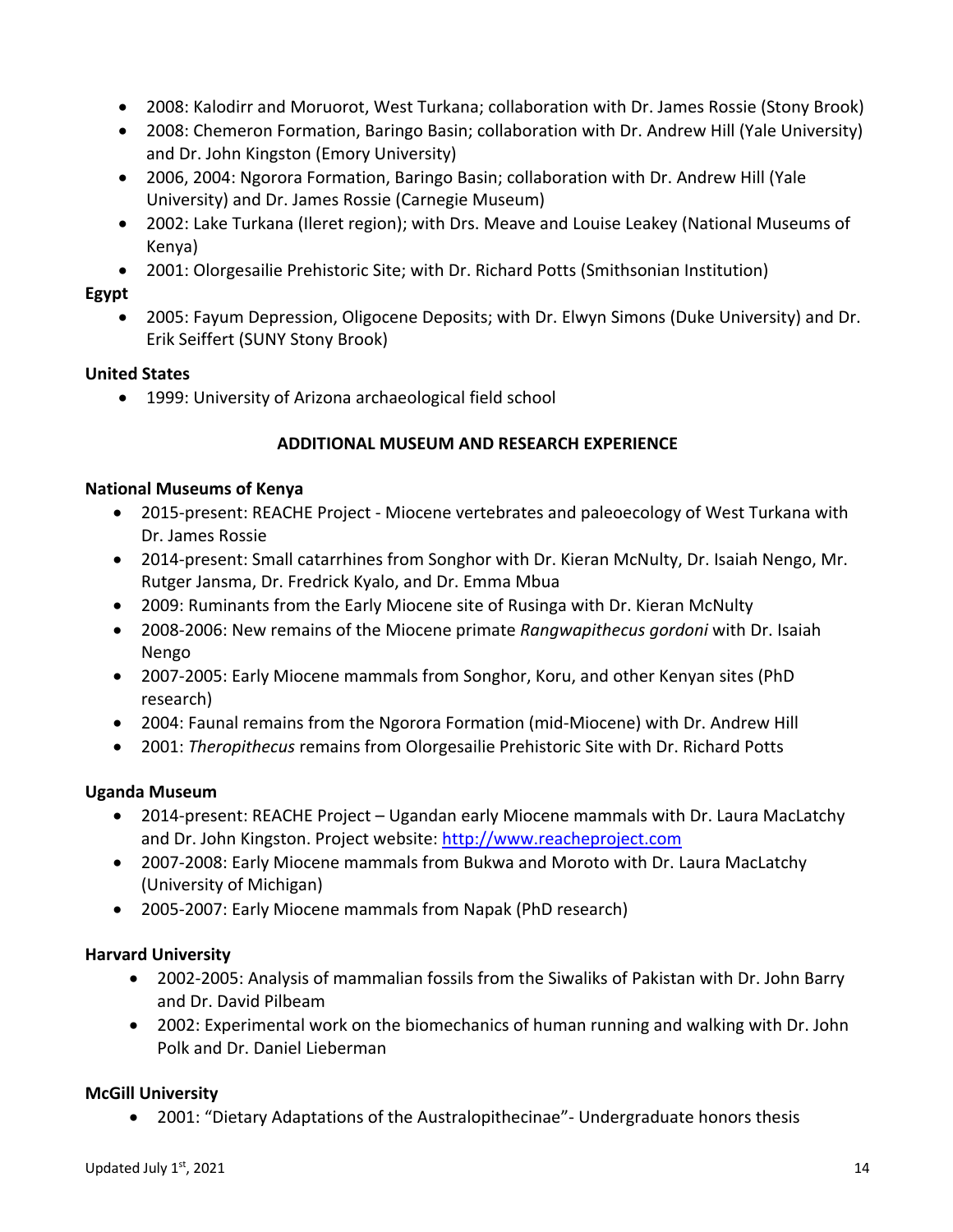- 2001: Research assistant for Dr. Michael Bisson, Department of Anthropology
- 1999-2001: Vertebral development in *Eusthenopteron foordi* including preparation, casting, drawing, and analysis of fossil specimens with Dr. Robert Carroll, Redpath Museum

## **PROFESSIONAL SERVICE**

#### *Internal Service and Committee Memberships*

- Department of Anthropology and Archaeology Undergraduate Program Director- July 2021 to present
- Department of Anthropology and Archaeology Undergraduate Program Committee Winter 2020 to present
- Member of the Teaching Academy Taylor Institute for Teaching and Learning 2016 present
	- o Teaching Academy Steering Committee Fall 2020 to present
	- $\circ$  Members of the teaching academy have all received Taylor Institute teaching awards
- Department of Anthropology and Archaeology Graduate Program Committee AY 2018-19
- Department of Anthropology and Archaeology TUCFA representative Winter 2019
- Faculty of Graduate Studies Graduate Scholarship Committee AY 2017-18
- East Africa Regional Advisory Council AY 2016 2017
- Department of Anthropology and Archaeology Academic Search Committee (internal member) for a position in "Sustainability and Development" – AY 2015-2016 and AY 2016-2017
- Graduate Student Representative, Harvard University Department of Anthropology

### *External Organizations:*

- Program Committee American Association of Physical Anthropology, 2020-2022
- Member of the Scientific Committee 2nd Virtual Paleontological Congress, May 2020
- Host Committee Co-Chair Society of Vertebrate Paleontology Annual Meeting, August 2017, Calgary, Alberta
	- o Some conference events funded by *SSHRC Connection Grant*
- Communications Committee Society of Vertebrate Paleontology 2015 present
- Session Chair (Paleoanthropology: Hominins, taxonomy, and taphonomy) American Association of Physical Anthropology Annual Meeting, 2015
- Program Committee American Association of Physical Anthropology, 2014-2016
- Session Co-Chair (Technical Session: Euarchontoglires) Society of Vertebrate Paleontology Annual Meeting, 2014
- Local Arrangements Committee American Association of Physical Anthropology 83<sup>rd</sup> Annual Meeting, April 2014, Calgary Alberta
- Prehistory Club of Kenya, Member and Occasional Lecturer
- Co-organizer, 2<sup>nd</sup> New England Biological Anthropology Symposium (2003)
- Contributor to the Paleobiology Database (http://www.pbdb.org)

### *Editorial Boards:*

• *Vertebrate Anatomy Morphology and Paleontology*

### *Peer Review:*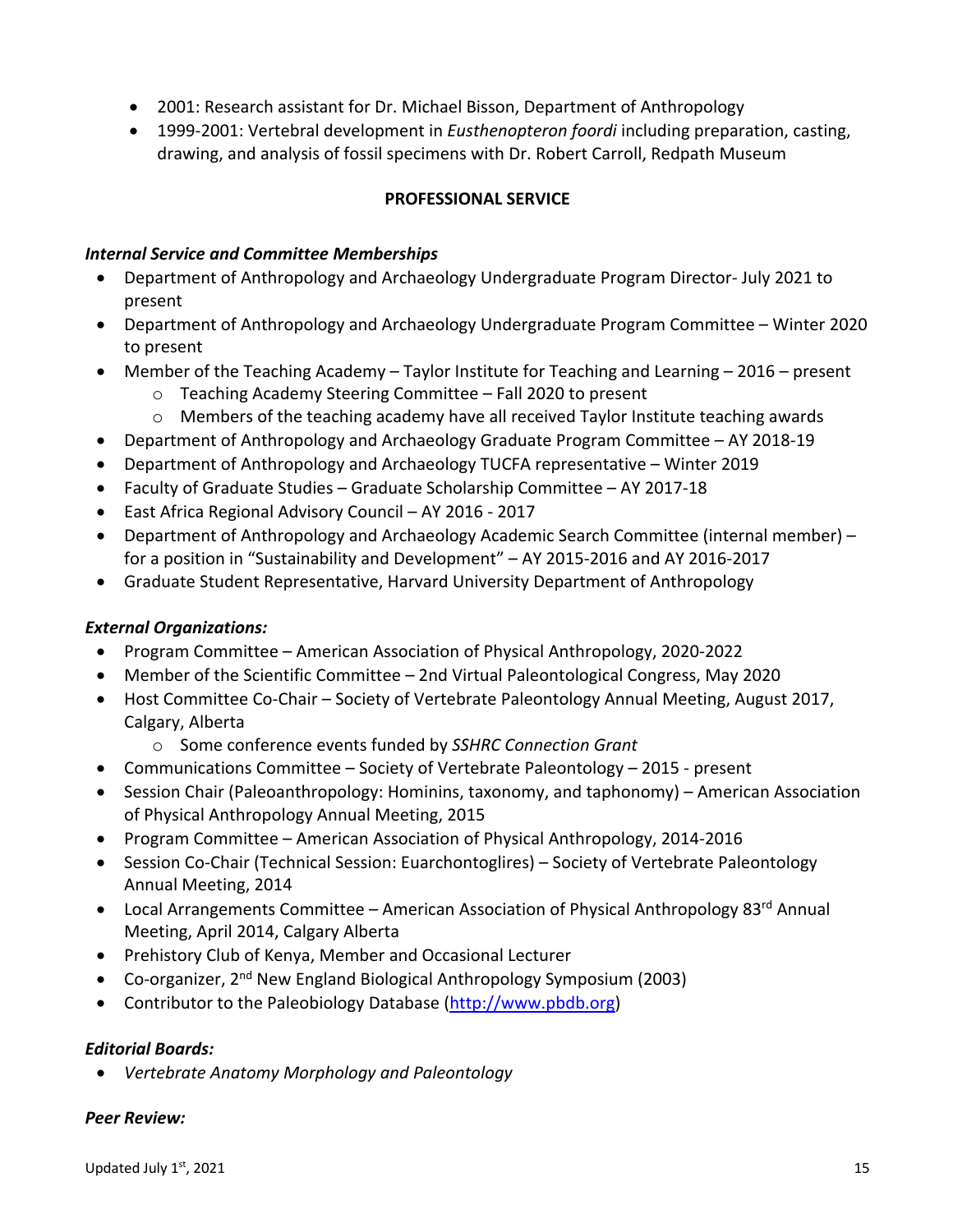- *Evolutionary Anthropology*
- *Nature Ecology and Evolution* x 2
- *Journal of Human Evolution* x 3
- *Historical Biology*
- National Science Foundation 4 research grants; 1 DDIG
- Natural Sciences and Engineering Research Council of Canada
- National Geographic Society
- The Leakey Foundation x 2
- *Journal of Vertebrate Paleontology* x 2
- *Zoological Journal of the Linnean Society*
- University of California Press
- Brill Academic Publishers

### *Professional Memberships:*

- Society of Vertebrate Paleontology
- American Association of Physical Anthropologists
- Canadian Society of Vertebrate Paleontology
- Canadian Association of Physical Anthropology

#### **MEDIA COVERAGE**

Sept 2017 CBC News. *Paleoart: U of C casts spotlight on bridge between art and dinosaurs.* http://www.cbc.ca/news/canada/calgary/paleoart-university-of-calgary-1.4293023

> UToday. University of Calgary. *Evolving, disciplined world of paleoart in spotlight.* https://www.ucalgary.ca/utoday/issue/2017-09-12/evolving-disciplined-world-paleoartspotlight-beakerhead

### **ADDITIONAL TRAINING**

### *Certificates*

- Personal Effectiveness in the Academy, Office of the Provost, U of Calgary, Spring 2016
- Instructional Skills Workshop, University of Calgary Teaching and Learning Centre, January 2013
- Program Evaluation. The Canadian Evaluation Society, June 2011

### *Other Courses*

- Phylogenetics Workshop, University of Alberta, April 2018
- Paleobiological and Phyogenetic Approaches to Macroevolution, National Evolutionary Synthesis Centre, Duke University, July 2014.
- Project Management Essentials. University of Alberta Faculty of Extension, 2012
- Stable Isotope Biogeochemistry and Ecology, University of Utah, 2003

### **OTHER SKILLS**

#### *Languages*:

English, French (written and spoken), Swahili (basic spoken only)

### *Computer and Database Skills*:

Proficient in Word, Excel, PowerPoint, Access, FileMaker Pro, basic GIS, Adobe Creative Suite